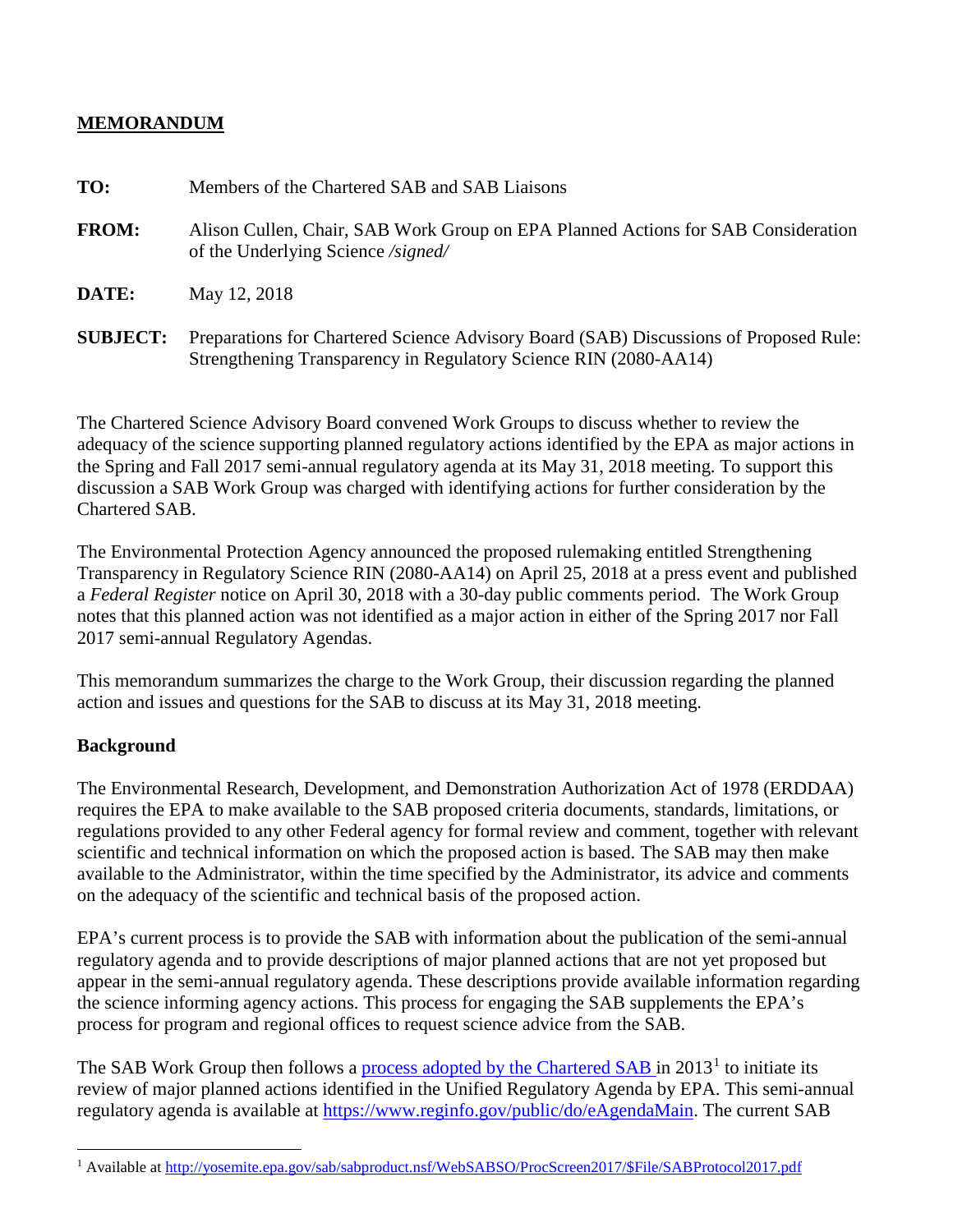Discussions of Proposed Rule: Strengthening Transparency in Regulatory Science RIN (2080-AA14)

Work Group was formed in December 2017 to review the Fall 20017 semi-annual Regulatory Agenda and includes SAB members with broad expertise in scientific and technological issues related to the proposed actions.

The Work Group met by teleconference on May 3, 2018 to discuss its recommendations on considered actions in the Fall 2017 semi-annual regulatory agenda and included the proposed rule: Strengthening Transparency in Regulatory Science RIN  $(2080 - AA14)^2$  $(2080 - AA14)^2$  $(2080 - AA14)^2$  as part of the discussions. Members were made aware of the proposed rule via the *Federal Register* and news articles. The EPA did not provide a description of the planned action. SAB members on the Work Group teleconference include Drs. Alison Cullen (Work Group chair), Robert Blanz, Otto Doering, H. Christopher Frey, John Graham, Michael Honeycutt (SAB chair) Merl Lindstrom, Jay Turner, and Messers. Richard Poirot and Robert Merritt.

## **Work Group Discussions Regarding Strengthening Transparency in Regulatory Science RIN (2080-AA14)**

| Table 1: Summary of Proposed Actions that the SAB Work Group Considered for<br><b>Additional SAB Comment on the Supporting Science</b>                                                                                                                         |                                                                               |                                           |  |
|----------------------------------------------------------------------------------------------------------------------------------------------------------------------------------------------------------------------------------------------------------------|-------------------------------------------------------------------------------|-------------------------------------------|--|
| <b>RIN</b>                                                                                                                                                                                                                                                     | <b>Planned Action Title</b>                                                   | <b>Workgroup</b><br><b>Recommendation</b> |  |
| 2080-AA14                                                                                                                                                                                                                                                      | Proposed Rule: Strengthening Transparency in Regulatory<br><b>Science RIN</b> | Merits review by the SAB.                 |  |
| <sup>1</sup> There is no additional information available on the planned action provided in the Unified Regulatory Agenda on the OMB<br>website http://www.reginfo.gov/. The OMB review was completed on April 23, 2018. The hyperlink is to the FR notice for |                                                                               |                                           |  |

the proposed rule.

**Recommendation:** This action merits further review by the SAB. The proposed rule deals with issues of scientific practice and proposes constraints that the agency may apply to the use of scientific studies in particular contexts. As such, this rule deals with a myriad of scientific issues for which the Agency should seek expert advice from the Science Advisory Board.

**Rationale:** In reviewing the Federal Register, Work Group members noted that EPA published a proposed rule that would limit the use of science based on human subject data and would impose requirements for the analysis of dose-response relationships widely used in risk assessments across a wide range of agency programs.

The Work Group recognizes that the long-term trend in most scientific fields is for authors to supply public access to data and analytic methods after scientific findings are published. Such transparency may help to detect and discourage scientific fraud, facilitate various forms of robustness analysis, and allow supplementary lines of knowledge to be developed from the same data. Some fields of science are moving faster than others in the direction of transparency.

<span id="page-1-0"></span><sup>&</sup>lt;sup>2</sup> Available at[: https://www.federalregister.gov/documents/2018/04/30/2018-09078/strengthening-transparency-in](https://www.federalregister.gov/documents/2018/04/30/2018-09078/strengthening-transparency-in-regulatory-science)[regulatory-science](https://www.federalregister.gov/documents/2018/04/30/2018-09078/strengthening-transparency-in-regulatory-science)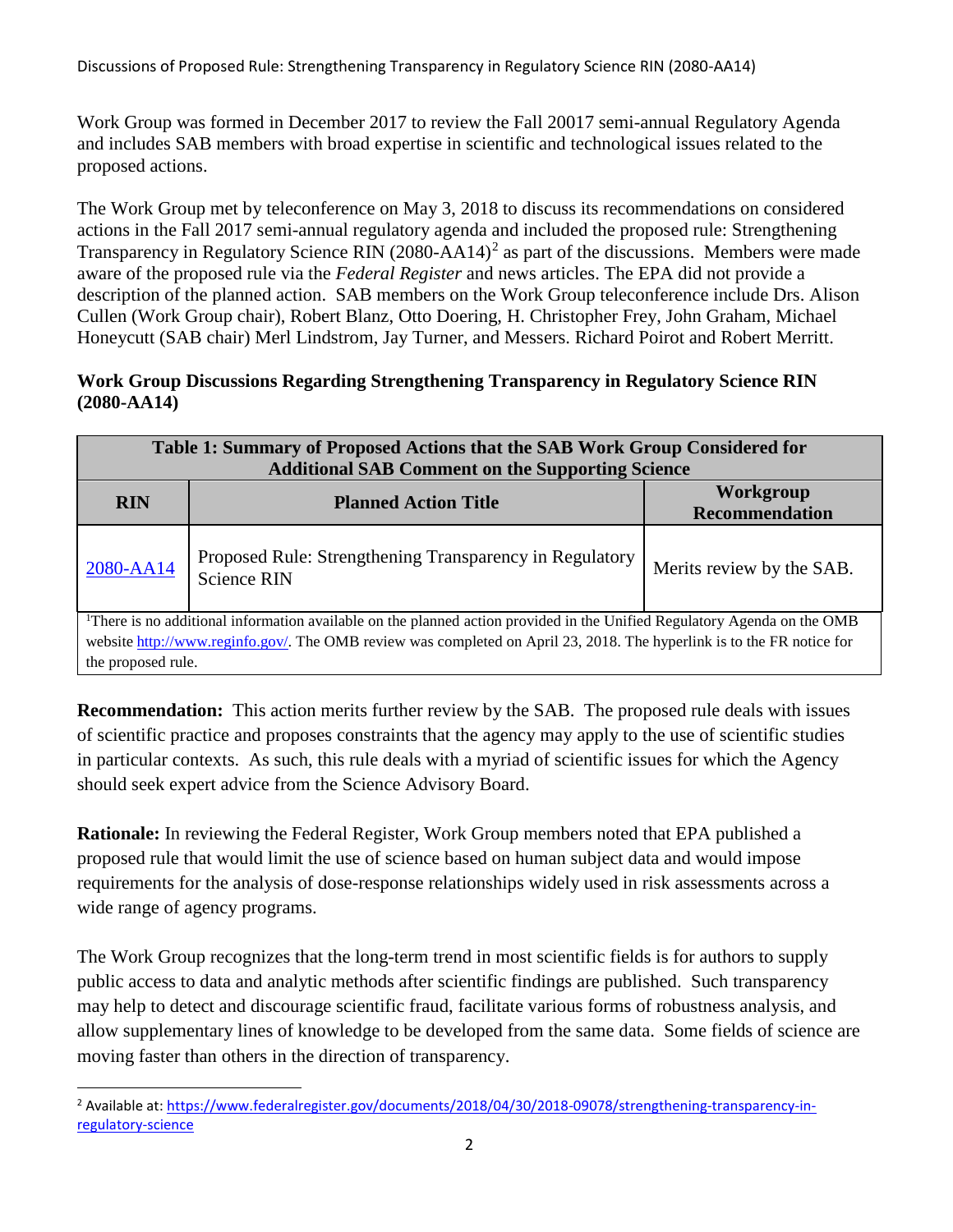For studies published many years ago, it may not be feasible to deliver public access to data and analytic methods. There are also sensitive situations where public access may infringe on legitimate confidentiality and privacy interests, and where exceptions from complete public access may be appropriate. In addition, there are considerations associated with the cost and effort that would be involved in making large and complex existing datasets available within Institutional Review Board requirements, including the issue of who would be responsible for shouldering this burden. Thus, the development of guidelines and rules in this arena requires careful collaboration between the government and the scientific community.

Although the proposed rule cites several valuable publications that support enhanced transparency, the precise design of the rule appears to have been developed without a public process for soliciting input from the scientific community. Nor does the preamble to the rule describe precisely how the proposal builds on previous efforts to promote transparency such as the Information Quality Act and EPA's Information Quality Guidelines.

The proposed rule does not include any assessment of the impact of data restrictions on existing or future regulatory programs. Without access to the restricted data, regulatory programs could become more or less stringent than they otherwise would be, with consequences for both regulatory costs and benefits. The Work Group also found that the rule is highly controversial (indeed a similar legislative effort in the House has been stalled in Congress for several years) and could have long-term implications. Furthermore, the rule could have the effect of removing legal, ethical, and peer-reviewed studies of health effects as sources to support the agency's regulatory efforts. The proposed rule does not acknowledge that the epidemiologic science community, for example, has been making significant efforts to make data available where possible and to develop studies based on publicly available data where appropriate. On the other hand, the rule might stimulate researchers to make stronger efforts toward transparency so that their work may be considered in regulatory deliberations. It might be easier to accomplish the rule's objectives if the focus were on future studies rather than on studies that are already designed and published with terms that make complete transparency difficult or impossible to accomplish. It might also be easier if the rule took into account reasonable areas for accommodation or exception in situations for which it is not possible to release a dataset publicly either entirely, or without revision, for legitimate reasons pertaining to the use, for example, of human subject data.

Among the key science issues that the rule touches upon are the following:

• Restrictions on the use of epidemiologic studies that are based on confidential human subject data. Although the epidemiologic community recognizes the need to make data public to the extent possible, in some cases it is not possible to make public full datasets. These include, but are not limited to, cases in which studies are subject to prior Institutional Review Board (IRB) conditions or in which prospective cohort studies include extensive personal data from which it would be possible to identify individual persons.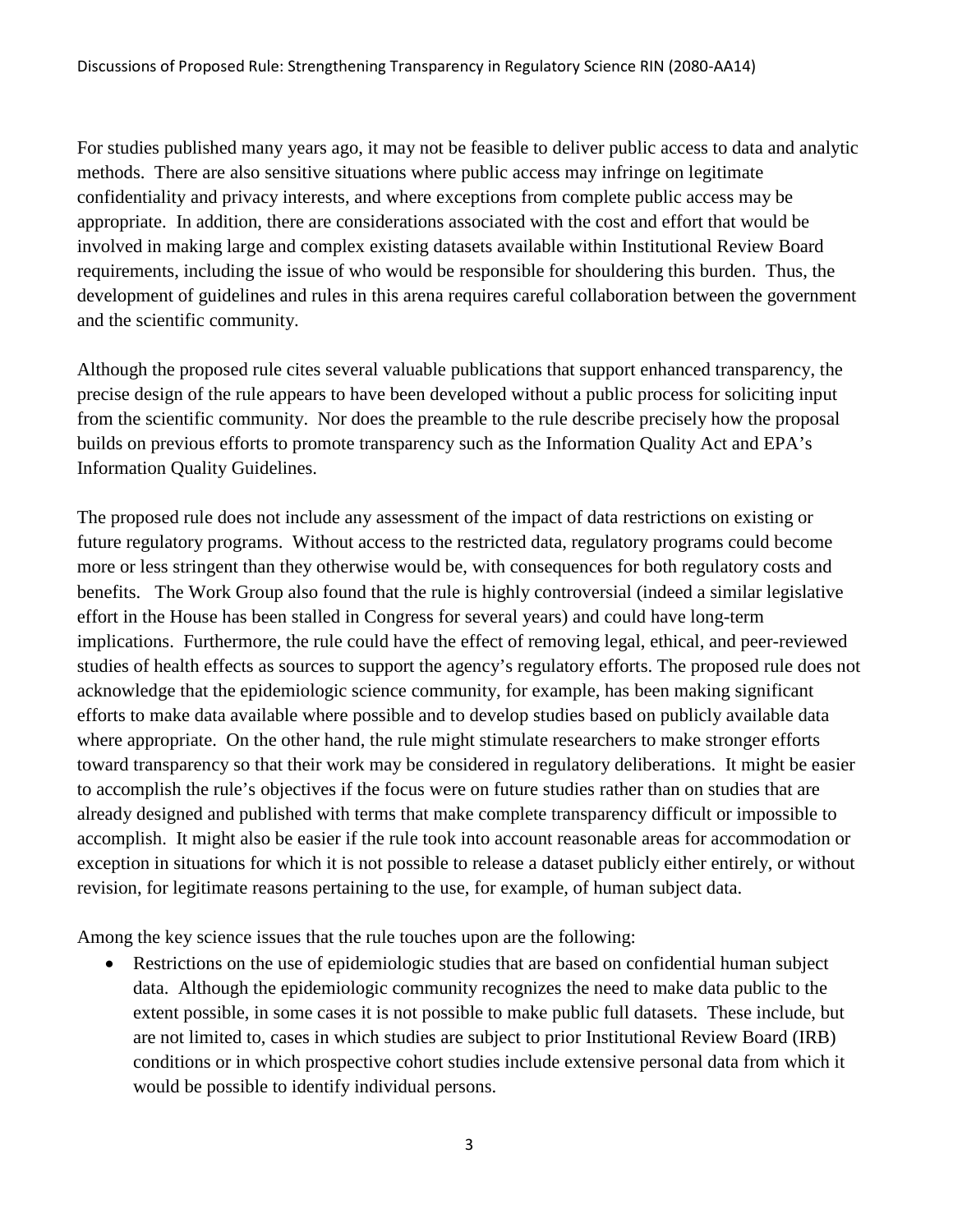- The proposed rule fails to mention that there are various ways to assess the validity of prior epidemiologic studies without public access to data and analytic methods. For example, the Health Effects Institute (HEI) conducted a re-analysis of the influential Harvard Six Cities and American Cancer Society (ACS) epidemiologic studies and was able to replicate its findings and to assess the robustness of the findings via sensitivity analysis<sup>[3](#page-3-0)</sup>. HEI did uncover some sensitivities in the original ACS cohort findings associated with multiple pollutants and with interactions of pollution with socio-economic status (SES) variables such as educational attainment. Furthermore, over time, additional studies have confirmed the basic findings. Thus, in this particular case, an unusually rigorous form of peer review and independent reanalysis, coupled with many follow-up studies, has accomplished a measure of confidence in findings without public access to data and analytic methods. And we note that some of the recent confirmation studies have used publicly available data.
- The proposed rule oversimplifies the argument that "concerns about access to confidential or private information can, in many case, be addressed through the application of solutions commonly in use across some parts of the Federal government." For studies already completed or underway, the participation of human subjects is undertaken according to terms approved by the cognizant IRB. These terms can vary from study to study. In some cases, the data cannot be released simply by redacting portions of it. For example, data may have been collected with an assurance to the participating individuals that their data would be kept confidential<sup>[4](#page-3-1)</sup>..
- The requirement of the consideration of multiple dose-response models should explicitly state that this consideration is based on information relevant to the selection of the most scientificallyappropriate model(s) such as biological plausibility, mode of action, or mechanism of action. Deviations from the use of default models should be evaluated on a case-by-case basis and have adequate scientific justification for use of an alternative model better supported by the chemicalspecific data. Concepts such as "replication" and "validation", although they are surely crucial in sound science, are not clearly defined in the rule.
- The proposed rule fails to mention that EPA has mechanisms for vetting science through several expert panels, including the EPA Science Advisory Board, the EPA Clean Air Scientific Advisory Committee, and the EPA FIFRA Scientific Advisory Panel (FIFRA is the Federal Insecticide, Fungicide, and Rodenticide Act). For example, the EPA CASAC routinely reviews and evaluates epidemiologic and toxicological studies that are the basis for dose-response relationships used in risk and exposure assessments for air pollutants regulated under the National Ambient Air Quality Standards. Although such mechanisms do not typically engage in reanalysis of original data using the same methods as the original investigators, they do entail a rigorous review process that goes beyond the typical journal peer review procedures.

<span id="page-3-0"></span><sup>3</sup> Health Effects Institute, 2000. Reanalysis of the Harvard Six Cities Study and the American Cancer Society Study of Particulate Air Pollution and Mortality. Daniel Krewski, Richard T. Burnett, Mark S. Goldberg, Kristin Hoover, Jack Siemiatycki, Michael Jerrett, Michal Abrahamowicz, and Warren H. White. [https://www.healtheffects.org/publication/reanalysis-harvard-six-cities-study-and-american-cancer-society-study](https://www.healtheffects.org/publication/reanalysis-harvard-six-cities-study-and-american-cancer-society-study-particulate-air)[particulate-air](https://www.healtheffects.org/publication/reanalysis-harvard-six-cities-study-and-american-cancer-society-study-particulate-air)

<span id="page-3-1"></span> $4$  Ibid.